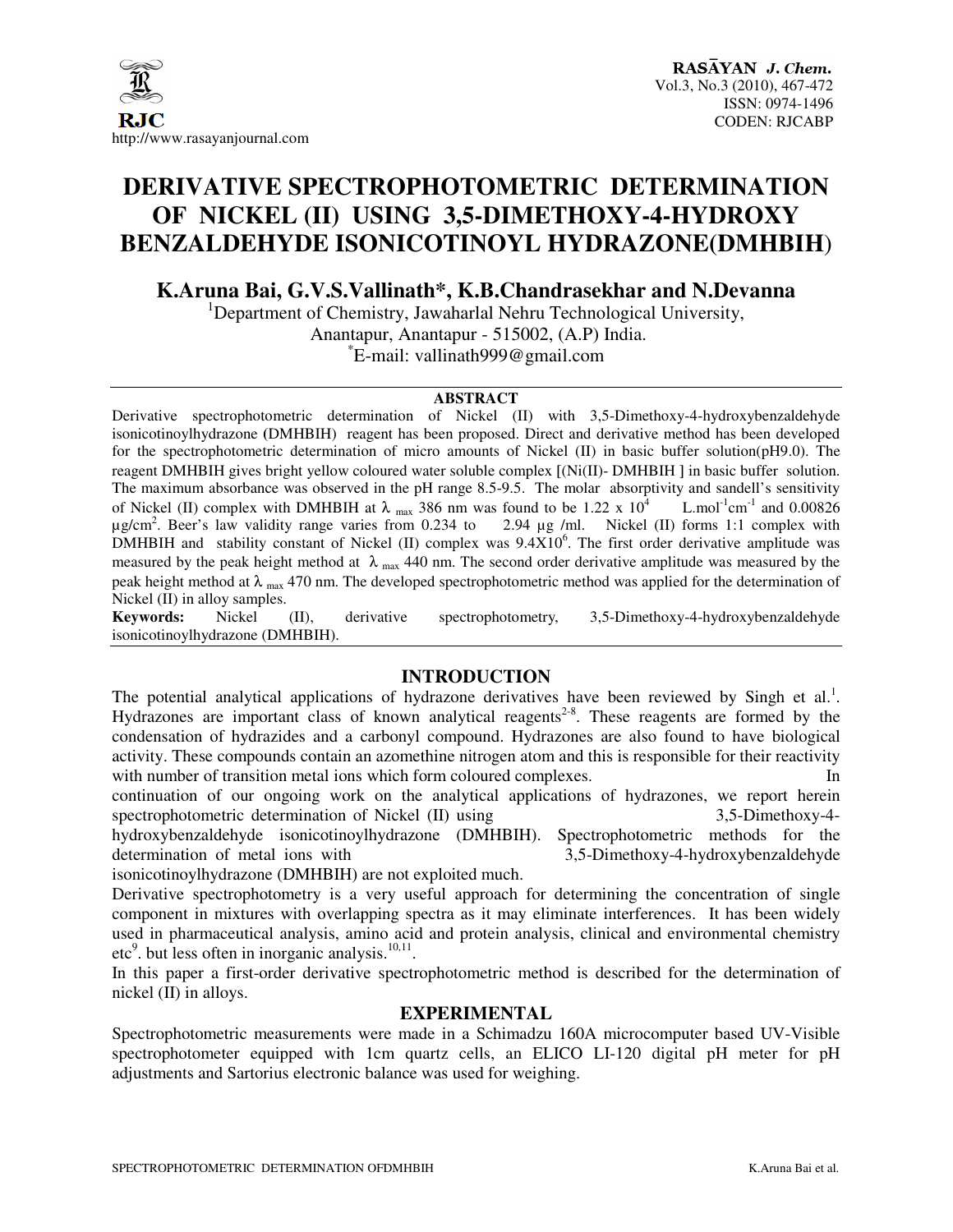All reagents used were of AR grade unless otherwise stated. All solutions were prepared with doubly distilled water. The standard Nickel (II) solution(0.1M) was prepared using analytical reagent grade ammonical nickel sulphate.

The reagent 3,5-Dimethoxy-4-hydroxybenzaldehyde isonicotinoylhydrazone (DMHBIH) was prepared by simple condensation of 1 mole of 3,5-Dimethoxy-4-hydroxybenzaldehyde with 1 mole of isonicotinoylhydrazone (Fig.1)

The reagent solution(0.01M) was prepared by dissolving 0.3022 g of DMHBIH in 100 ml of dimethyl formamide. The reagent solution is stable for 48 hrs. Buffer solutions were prepared by using 0.1M HCl, 0.1M NaOH, 0.1M disodium hydrogen phosphate and 0.1M potassium dihydrogen phosphate.

# **Reaction with metal ions**

The reactions of some important metal ions were tested at different pH values. The samples were prepared in 10 ml standard volumetric flasks by adding 3 ml of buffer(pH 1.0-11), 0.5 ml of metal  $\text{ion}(1x10^3\text{M})$  and 0.5 ml of  $1x10^2\text{M}$  DMHBIH solutions. The solution mixture was diluted up to the mark with distilled water. The absorbance was measured in 200-800 nm range against reagent blank. The results are summarized in Table-1.

#### **Recommended procedure**

**Direct spectrophotometry** : An aliquot of the solution containing 0.294 to 2.94 µg/mL of nickel (II), 3 ml of buffer solution (pH 9.0) and 0.5 ml of  $1x10^{-2}M$  DMHBIH reagent were taken in a 10ml standard volumetric flask and the solution was diluted up to the mark with distilled water. The absorbance of the solution was recorded at 386 nm in a 1.0 cm cell against corresponding reagent blank prepared in the same way but without nickel (II) metal solution. The measured absorbance was used to compute the amount of nickel (II) from the calibration plot. Wavelength values are plotted against absorbance and presented in fig-2.

# **First derivative spectrophotometry**

For the above solution, first-order derivative spectrum was recorded with a scan speed having a degree of freedom 9, in the wavelength range from 350-800 nm. The derivative peak height was measured by peakzero method at 440 nm.

The peak height was plotted against the amount of Nickel (II) to obtain the calibration curve. Wavelength values are plotted against absorbance and presented in Fig-3.

# **RESULTS AND DISCUSSION**

3,5-Dimethoxy-4-hydroxybenzaldehyde isonicotinoylhydrazone (DMHBIH) reagent is a blend of a carbonyl compound and a hydrazine. The reagent solution is stable for 48 hrs. in alkaline medium. The ligand presumably coordinates the metal ions to give a neutral water soluble complex.

# **Determination of Nickel (II) using** DMHBIH

Nickel (II) reacts with HDBIH in alkaline medium to give bright yellow coloured water-soluble complex. The colour reaction between Nickel (II) and DMHBIH are instantaneous even at room temperature in the pH range 8.5-9.5. The absorbance of the bright yellow coloured species remains constant for more than 2hrs. The maximum colour intensity is observed at pH 9.0.

A 10-fold molar excess of reagent is adequate for full colour development. The order of addition of buffer solution, metal ion and reagent has no adverse effect on the absorbance. The complex formation reaction between Nickel (II) and DMHBIH has been studied in detail based on the composition of the complex as determined by using Job's and molar ratio methods. Important physico-chemical and analytical characteristics of nickel (II) and DMHBIH are summarized in Table-2.

#### **Effect of Diverse ions**

The effect of various diverse ions in the determination of Nickel (II) was studied to find out the tolerance limit of foreign ions in the present method. The tolerance limit of a foreign ion was taken as the amount of foreign ion required to cause an error of  $\pm 2$  % in the absorbance or amplitude. The results are given in table-3. The data suggests that several associated anions and cations do not interfere when they are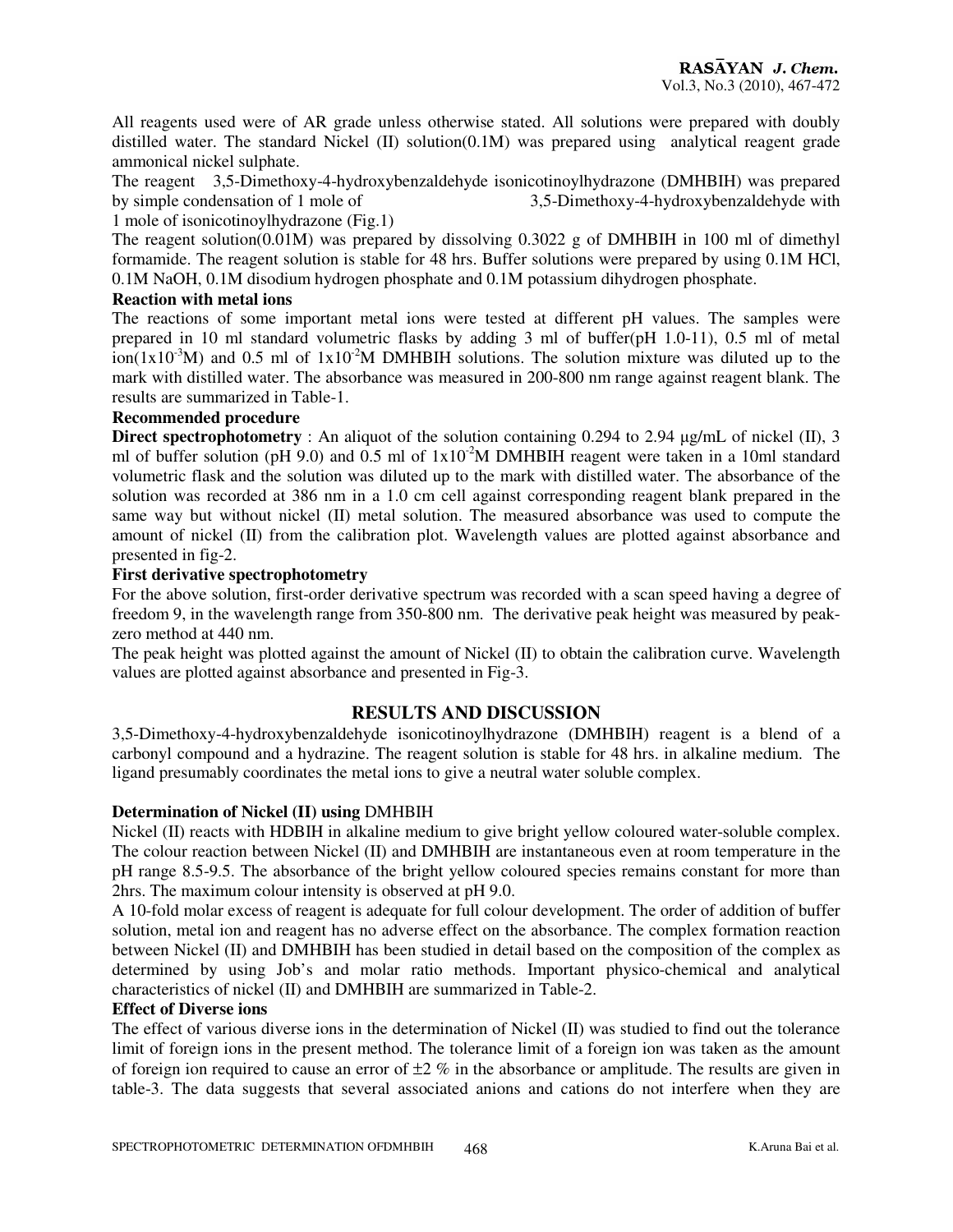present in large excess such as phosphate, bromide, sulphate, iodide, urea, U(VI), Ba(II), Mn(II), Ca(II). The interference of associated metal ion Fe(III) is decreased with masking agent Fluoride.

#### **Applications**

The proposed method was applied for determination of Nickel (II) in alloy samples whose composition corresponds to certified samples. The results are given in table-4.

#### **CONCLUSION**

From the above discussion, it can be concluded that DMHBIH is a potential reagent for the derivative spectrophotometric determination of Ni (II). It is very easy to synthesize DMHBIH, a novel class of reagent. The present derivative method is simple and rapid without the need for heating or extraction compared to other reagents that were used for the spectrophotometric determination of Nickel  $(II)^{12-14}$ . The comparision is presented in Table-5.

# **ACKNOWLEDGEMENTS**

The authors are thankful to the Jawaharlal Nehru Technological University, Anantapur, Anantapur for providing research facilities to carryout present work. One of the authors is thankful to the University grants commission for providing Teacher fellow ship under FDP programme.

#### **REFERENCES**

- 1. R.B.Singh, P. Jain and R.P. Singh, *Talanta*, **29**,77 (1982).
- 2. K.B. Chandrasekhar and K. Hussain Reddy, *Indian Journal of Chemistry*, **41**, 1643 (2002).
- 3. K. Hussain Reddy and K.B.Chandrasekhar, *Indian Journal of Chemistry*, **40**, 727 (2001).
- 4. M. Ramesh, K.B.Chandrasekhar and K.Hussain Reddy, *Indian Journal of Chemistry*, **39**, 1337 (2000).
- 5. M. Rameswara rao, K. Hari, N.Devanna and K.B.Chandrasekhar, *Asian Journal of Chemistry*, **2**, 1402 (2008).
- 6. G. Narender Reddy, K.B.Chandrasekhar, N. Devanna and K.N. Jayaveera *Asian Journal of Chemistry*, **3**, 2257 (2008).
- 7. V. Kiran Kumar, M. Rameswara rao, K.B.Chandrasekhar and N. Devanna, *Asian Journal of Chemistry*, **3**, 2197 (2008).
- 8. G.V.S.Vallinath, K.Aruna Bai, N. Devanna and K.B.Chandrasekhar, *Research journal of Chemistry and Environment*, **4**,115 (2009).
- 9. F. Snachez Rojas, C. Bosch-ojeda and J.M. Cano Pavon, *Talanta*, **35**, 753(1988)
- 10. A. Bermejo, B.P. Bermoji and F. Bermejo Martinez, *Analyst*, **110**, 1313 (1985).
- 11. R. Kurodoa, M. Kurosaki and Hayashibe., *Talanta*, **77**, 619 (1990).
- 12. A.B. Patil, V.N. Patil, M.A. Anuse and P.N. Bhosle, Proceedings of 19<sup>th</sup> Indian Council of Chemists annual Conference held at Kvempu University Shimoga, Karnataka, 21 (2000).
- 13. Parchi S. Karnik, Swati A., Maynak and Dave O.P. Proc. 20<sup>th</sup> Indian Council of Chemists conf. Mysore University, 232 (2001).
- 14. Nawar N., Khattab M.A, Hosny N.M, *Synth. React. Inorg. Met. Org. Chem..,* **29(8)**, 1365(1999).

Table -1: Analytical Characteristics of 3,5-Dimethoxy-4-hydroxybenzaldehyde isonicotinoylhydrazone

| Metal ion |      | $\lambda_{\text{max}}$ (nm) | Molar absorptivity<br>(ε) $(Lmol^{-1}cm^{-1}) \times 10^4$ |
|-----------|------|-----------------------------|------------------------------------------------------------|
| Ru(III)   | 4.25 | 390                         |                                                            |
| Fe(III)   | 4.U  | 386                         |                                                            |
|           |      | 386                         |                                                            |

\*Present work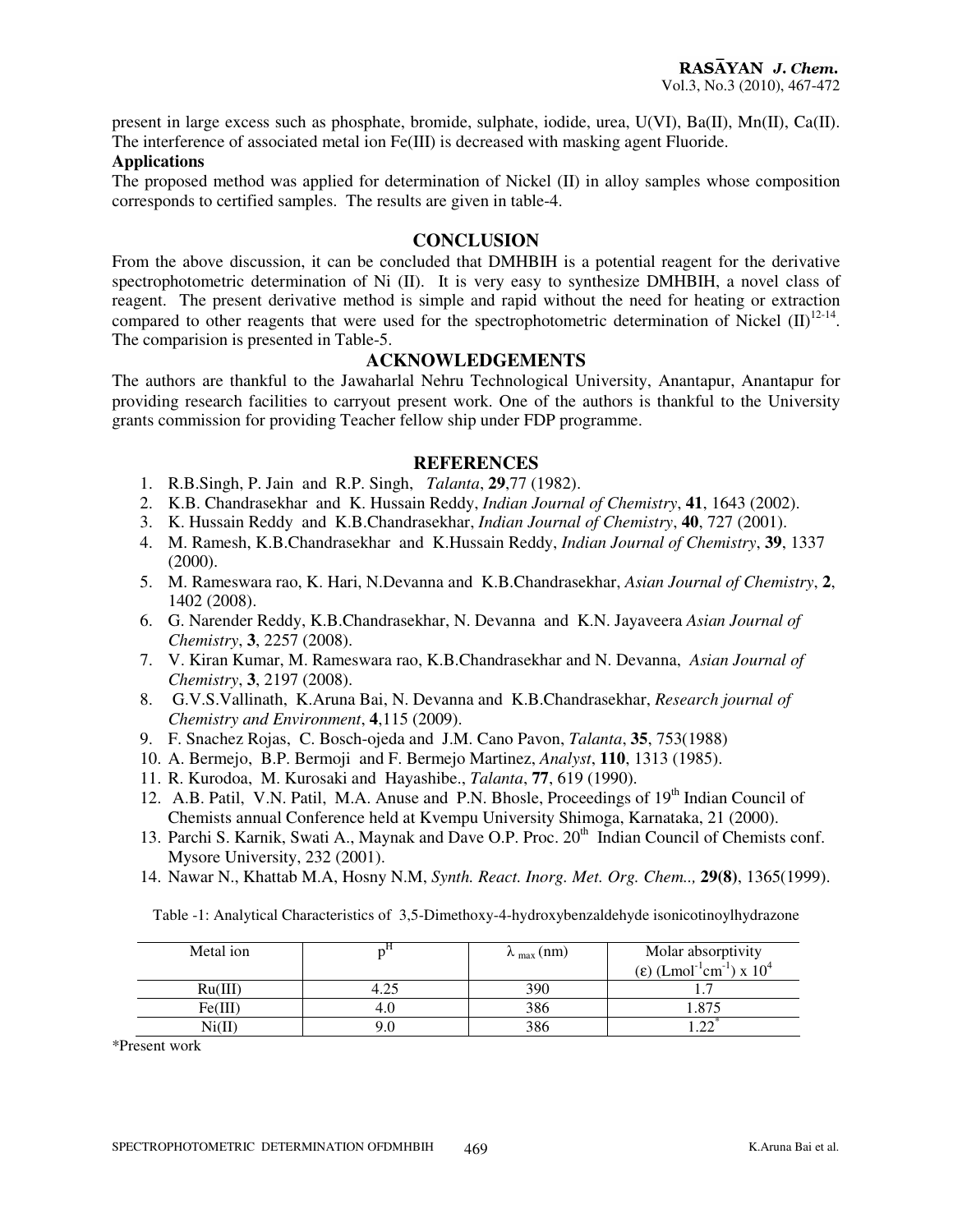| Characteristics                                                             | Results             |
|-----------------------------------------------------------------------------|---------------------|
| Colour                                                                      | Bright yellow       |
| $\lambda_{\text{max}}(nm)$                                                  | 386                 |
| $p^{\rm H}$<br>'range (optimum)                                             | $8.5 - 9.5$         |
| Mole of reagent required per mole of metal ion for full colour              | 10 folds            |
| development                                                                 |                     |
| Molar absorptivity(L.mol <sup>-1</sup> cm <sup>-1</sup> ) ( $\varepsilon$ ) | $1.22x10^{4}$       |
| Sandell's sensitivity( $\mu$ g/cm <sup>2</sup> )                            | 0.0082              |
| Beer's law validity range $(\mu g/ml)$                                      | 0.294-2.94          |
| Optimum concentration range( $\mu$ g/ml)                                    | $0.47 - 2.35$       |
| Composition of $complex(M:L)$ obtained in Job's and mole ratio              | 1:1                 |
| methods                                                                     |                     |
| Stability constant of the complex                                           | $9.4 \times 10^{6}$ |
| Standard deviation in the determination of<br>$\mu$ g/ml of Cu(II) for      | 0.000015            |
| ten determinations                                                          |                     |
| Relative standard deviation(%)                                              | 0.004               |

#### Table-2: Physico-Chemical and Analytical Characteristics of [Nickel (II)- DMHBIH] Complex

Table-3: Tolerance of Foreign ions in the determination of 0.2175 µg/ml Nickel (II)

| Ion added                     |      | Tolerance limit $(\mu g/ml)$ | Ion added           | Tolerance limit (µg/ml) |                  |
|-------------------------------|------|------------------------------|---------------------|-------------------------|------------------|
|                               | Zero | D1                           |                     | Zero                    | D <sub>1</sub>   |
| <b>Bromide</b>                | 2935 | 3596                         | $\overline{U^{6+}}$ | 119                     | 238              |
| Iodide                        | 2348 | 3173                         | $Bi^{3+}$           | 105                     | 209              |
| Urea                          | 1200 | 1500                         | $Co2+$              | 88                      | 118              |
| Chloride                      | 1143 | 1243                         | $Mn^{2+}$           | 82                      | 110              |
| Tetraborate                   | 920  | 970                          | $Ca^{2+}$           | 80                      | 100              |
| Phosphate                     | 850  | 950                          | $Sn^{2+}$           | 59                      | 59               |
| Sulphate                      | 840  | 1410                         | $Cd^{2+}$           | 56                      | 112              |
| Oxalate                       | 780  | 1760                         | $Zr^{4+}$           | 46                      | 91               |
| Thiocyanide                   | 770  | 872                          | $Zn^{2+}$           | 65                      | 98               |
| Nitrate                       | 280  | 620                          | $Cu2+$              | 29                      | 59               |
| Acetate                       | 265  | 295                          | $Sb^{3+}$           | 12                      | 18               |
| Thiourea                      | 191  | 230                          | $Ag^{1+}$           | 11                      | 16               |
| Fluoride                      | 170  | 190                          | $Mo^{6+}$           | 10                      | 14               |
| Tartarate                     | 148  | 148                          | $As^{3+}$           | 7.5                     | 11               |
| Ascorbic acid                 | 88   | 176                          | $Pd^{2+}$           | 5.3                     | 11               |
| $Hg^{2+}$                     | 301  | 301                          | $V^{5+}$            | 5.1                     | 5.1              |
| $\overline{\mathrm{Ba}}^{2+}$ | 275  | 343                          | $Ru^{3+}$           | 5.05                    | 10               |
| $Pb^{2+}$                     | 207  | 207                          | $\text{Fe}^{3+}$    | $2.8, 3.8*$             | $2.8,3.8\dagger$ |
| $W^{6+}$                      | 184  | 276                          | $Al^{3+}$           | 2.7                     | 4.0              |
| $Sr^{2+}$                     | 131  | 131                          | $Cr^{3+}$           | 2.6                     | 5.2              |

\*Masked with 160 µg/ml Fluoride.; † Masked with 160 µg/ml Fluoride.

Table-4: Determination of Nickel (II) (µg/ml) in alloy samples (\*Average of the best three determinations among five determinations.)

| Sample                   |           | Error $\%$ |       |                |
|--------------------------|-----------|------------|-------|----------------|
|                          | Certified | Found*     |       |                |
|                          |           | Zero       |       |                |
| BCS-CRM 38T <sup>a</sup> | 41.90     | 41.85      | 41.88 | $-0.11, -0.05$ |
| Monel $400b$             | 63.01     | 63.15      | 63.2  | $+0.22, +0.30$ |
| Ookay <sup>c</sup>       | 60.00     | 59.80      | 59.95 | $-0.33, -0.08$ |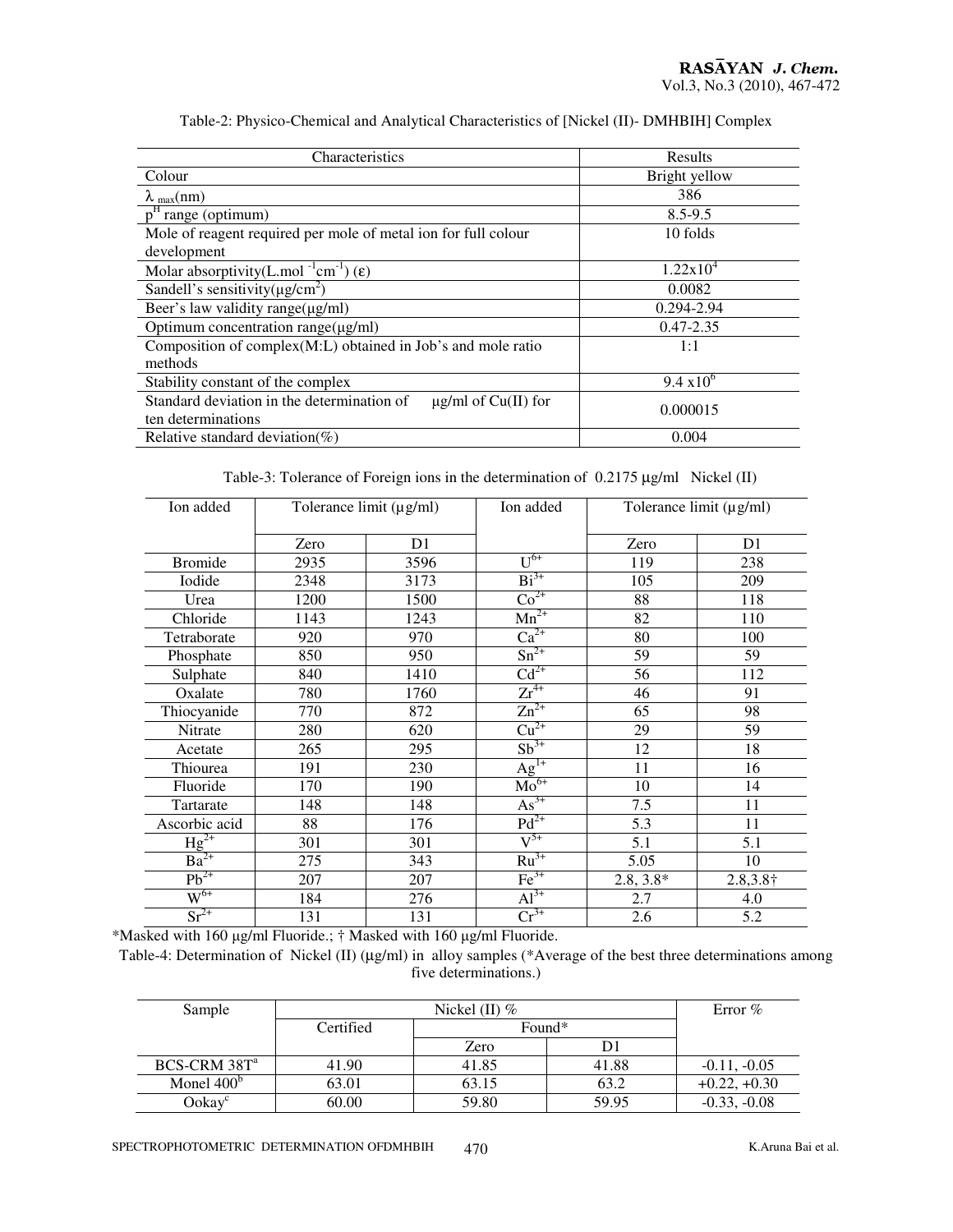

Fig.-1: Structure of 3,5-Dimethoxy-4-hydroxybenzaldehyde isonicotinoylhydrazone(DMHBIH)







Fig-3: First order spectrum of [Nickel (II)- DMHBIH] System